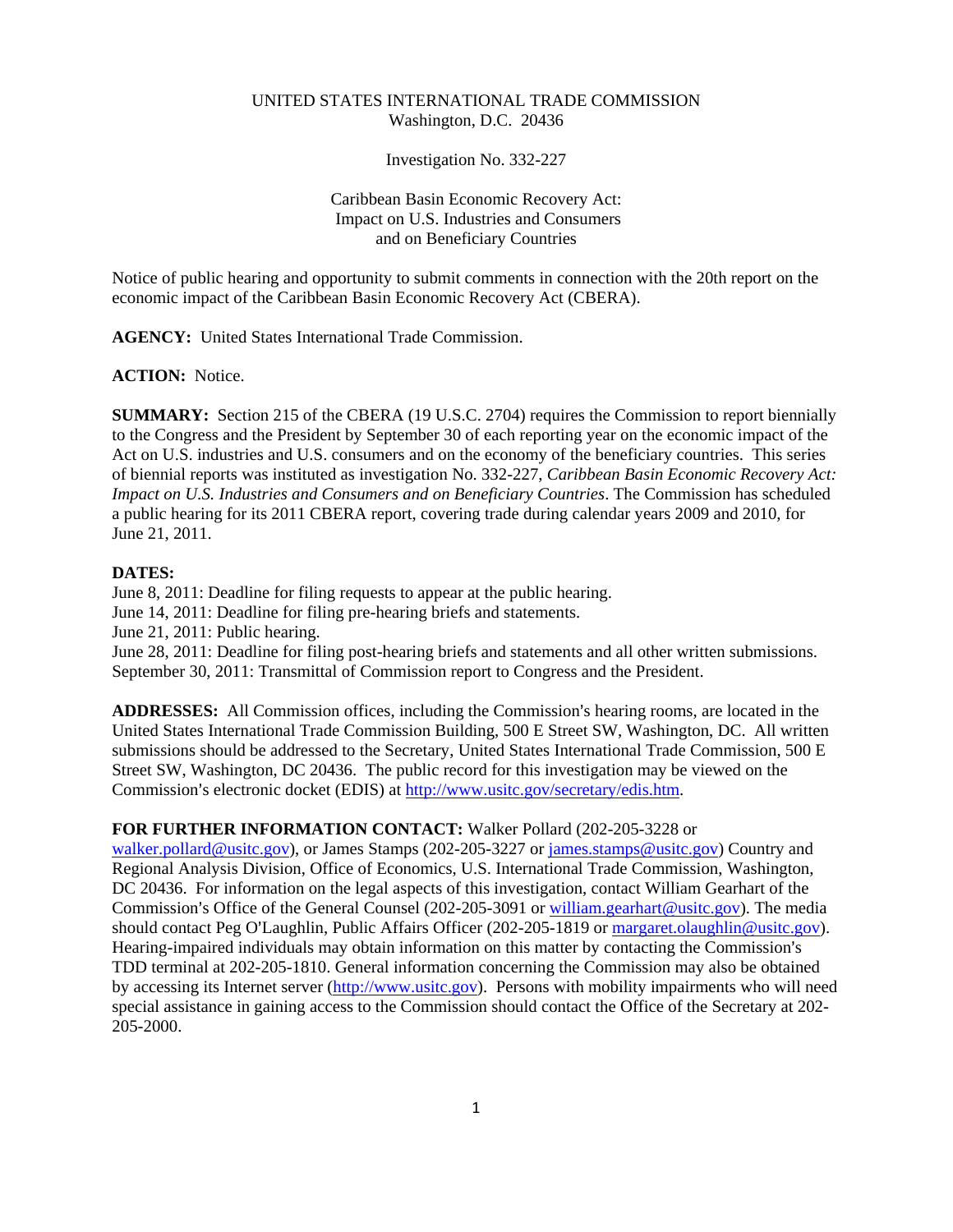**BACKGROUND:** Section 215(a)(1) of the Caribbean Basin Economic Recovery Act (CBERA) (19 U.S.C. 2704(a)(1)) requires that the Commission submit biennial reports to the Congress and the President regarding the economic impact of the Act on U.S. industries and consumers, and on the economy of the beneficiary countries. Section 215(b)(1) requires that the reports include, but not be limited to, an assessment regarding:

- (A) the actual effect, during the period covered by the report, of [CBERA] on the United States economy generally, as well as on those specific domestic industries which produce articles that are like, or directly competitive with, articles being imported into the United States from beneficiary countries; and
- (B) the probable future effect which this Act will have on the United States economy generally, as well as on such domestic industries, before the provisions of this Act terminate.

Notice of institution of the investigation was published in the *Federal Register* of May 14, 1986 (51 FR 17678). The 20th report, covering calendar years 2009 and 2010, is to be submitted by September 30, 2011.

**PUBLIC HEARING:** A public hearing in connection with this investigation will be held at the U.S. International Trade Commission Building, 500 E Street SW, Washington, DC, beginning at 9:30 a.m. on June 21, 2011. Requests to appear at the public hearing should be filed with the Secretary, no later than 5:15 p.m., June 8, 2011. All pre-hearing briefs and statements should be filed not later than 5:15 p.m., June 14, 2011; and all post-hearing briefs and statements should be filed not later than 5:15 p.m., June 28, 2011. All requests to appear and pre- and post-hearing briefs and statements should be filed in accordance with the requirements in the "Written Submissions" section below. In the event that, as of the close of business on June 8, 2011, no witnesses are scheduled to appear at the hearing, the hearing will be canceled. Any person interested in attending the hearing as an observer or nonparticipant may call the Office of the Secretary (202-205-2000) after June 8, 2011, for information concerning whether the hearing will be held.

**WRITTEN SUBMISSIONS**: In lieu of or in addition to participating in the hearing, interested parties are invited to file written submissions concerning this investigation. All written submissions should be addressed to the Secretary, and should be received not later than 5:15 p.m., June 28, 2011. All written submissions must conform with the provisions of section 201.8 of the Commission's *Rules of Practice and Procedure* (19 C.F.R. 201.8). Section 201.8 requires that a signed original (or a copy so designated) and fourteen (14) copies of each document be filed. In the event that confidential treatment of a document is requested, at least four (4) additional copies must be filed, in which the confidential information must be deleted (see the following paragraph for further information regarding confidential business information). The Commission's rules authorize filing submissions with the Secretary by facsimile or electronic means only to the extent permitted by section 201.8 of the rules (see Handbook for Electronic Filing Procedures,

http://www.usitc.gov/secretary/fed\_reg\_notices/rules/handbook\_on\_electronic\_filing.pdf). Persons with questions regarding electronic filing should contact the Office of the Secretary (202-205-2000).

Any submissions that contain confidential business information (CBI) must also conform with the requirements of section 201.6 of the *Commission*=*s Rules of Practice and Procedure* (19 C.F.R. 201.6). Section 201.6 of the rules requires that the cover of the document and the individual pages be clearly marked as to whether they are the "confidential" or "non-confidential" version, and that the confidential business information be clearly identified by means of brackets. All written submissions, except for confidential business information, will be made available for inspection by interested parties.